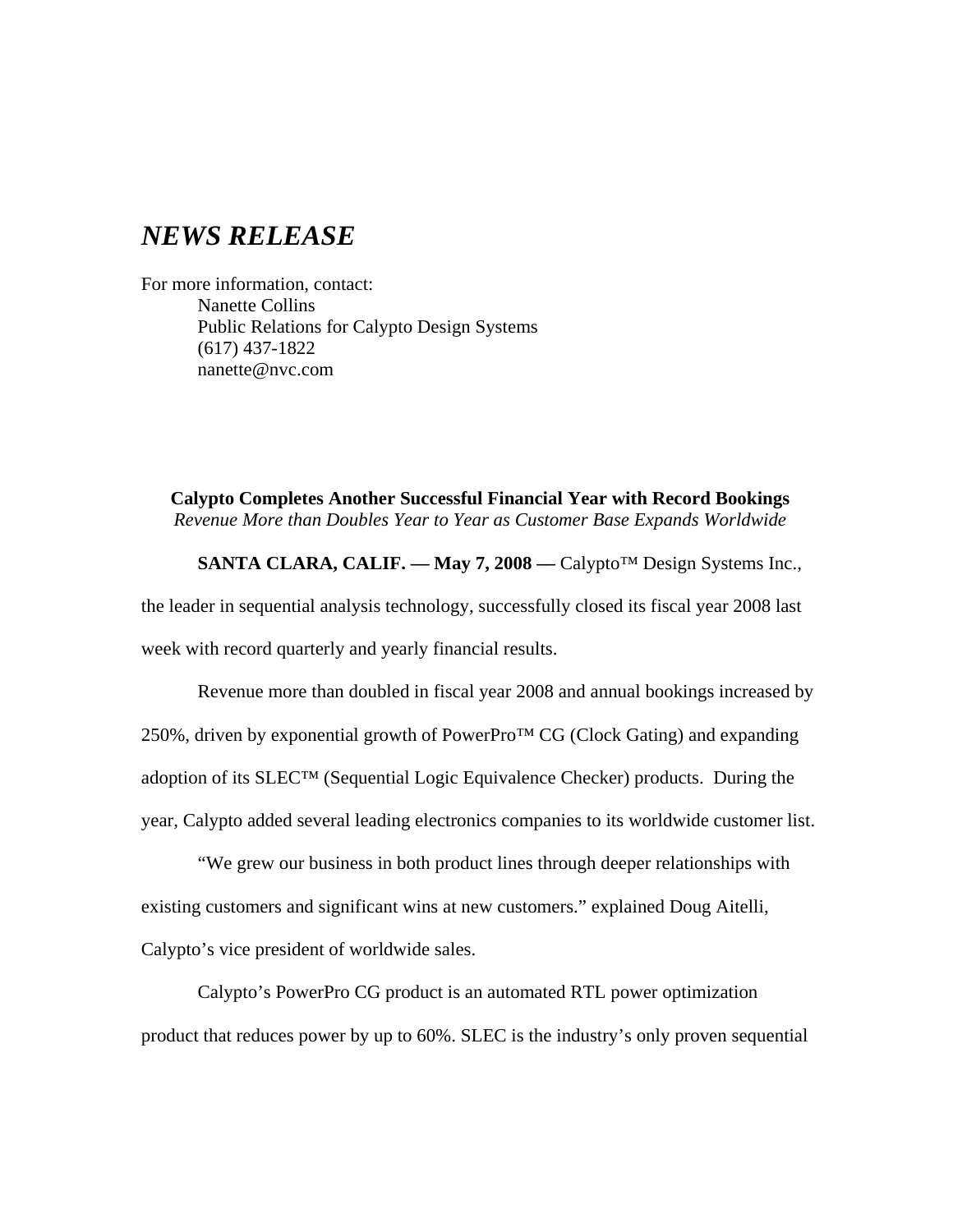equivalence checker, capable of verifying equivalence between two designs despite differences in timing, state and levels of abstraction.

"We are empowering our customers with power optimization and functional verification products that address today's most difficult SoC design challenges", affirms Tom Sandoval, Calypto's chief executive officer (CEO). "Our recent financial results demonstrate that our products, based on Calypto's sequential analysis technology, are unique and well positioned in the market."

Over the last year, Calypto extended its product portfolio by releasing SLEC System-HLS for comprehensive verification of the RTL generated by High Level Synthesis (HLS). The company also expanded sales, application engineers and R&D staff. Calypto now employs more than 70 people around the world.

Moving into Fiscal Year 2009, Calypto Chairman and Founder Devadas Varma will no longer be involved in the day to day management of the company. He will remain active in the company as chairman of the board.

"Calypto is well beyond the start up stage." Remarks Varma, "The products, management team and sales channel are in place for the next successful chapter of Calypto's story."

## **About Calypto**

Founded in 2002, Calypto Design Systems, Inc. empowers designers to create high-quality, low-power electronic systems by providing best-in-class power optimization and functional verification software, based on its patented sequential analysis technology. Calypto, whose customers include Fortune 500 companies worldwide**,** is a member of the Cadence Connections program, the IEEE-SA, Synopsys